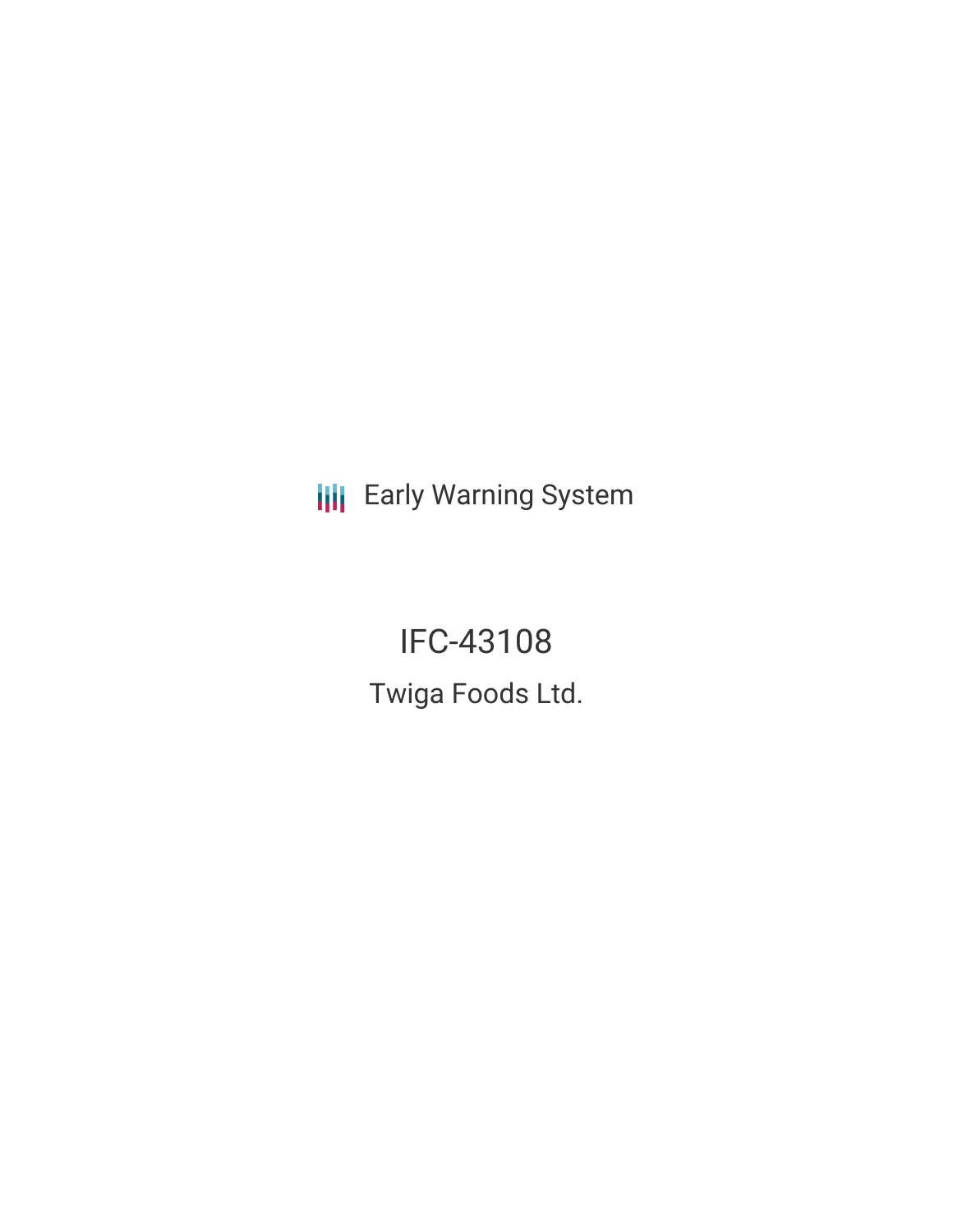

# **Quick Facts**

| <b>Countries</b>               | Kenya                                        |
|--------------------------------|----------------------------------------------|
| <b>Financial Institutions</b>  | International Finance Corporation (IFC)      |
| <b>Status</b>                  | Active                                       |
| <b>Bank Risk Rating</b>        | B                                            |
| <b>Voting Date</b>             | 2020-11-30                                   |
| <b>Borrower</b>                | <b>TWIGA FOODS LIMITED</b>                   |
| <b>Sectors</b>                 | Agriculture and Forestry, Industry and Trade |
| <b>Investment Amount (USD)</b> | \$15.00 million                              |
| <b>Project Cost (USD)</b>      | \$30.00 million                              |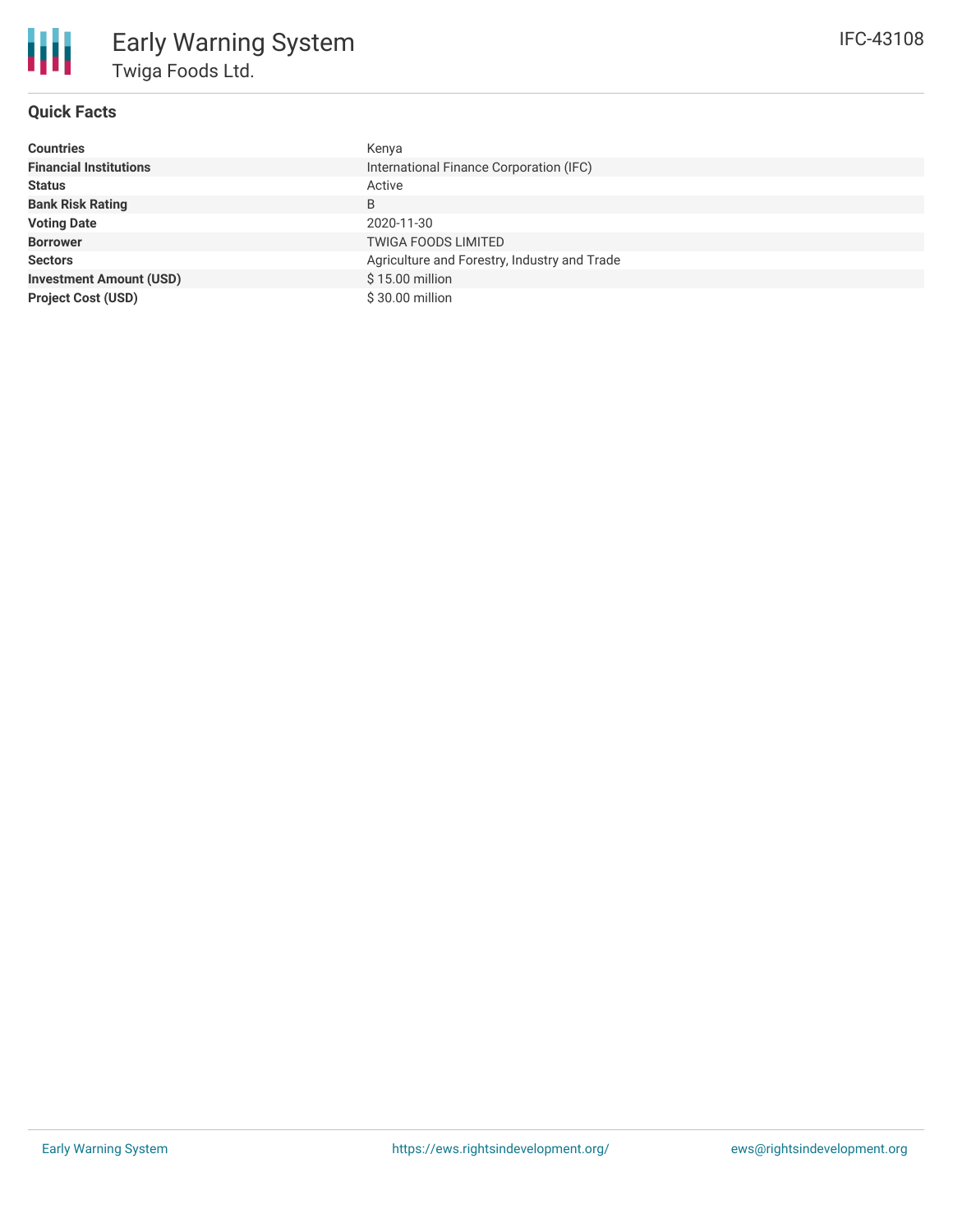

# **Project Description**

Established in 2014, Twiga Foods ("Twiga" or the "Company") is a distributor of fresh fruits & vegetables and fast-moving consumer goods in Kenya. Through its unified digital platform and robust logistics network, the company efficiently connects farmers and retail vendors to increase the availability, affordability and accessibility of food. The company is an existing IFC Disruptive Technologies and Venture Capital group portfolio client (#41195). IFC is also currently offering advisory services to Twiga on food safety, agronomy, soil & water, and agri-finance through the Africa Food Safety Program (AS project #601759). IFC is proposing to invest, through unfunded Risk Sharing Facilities ("RSFs") with tier 1 commercial banks in Kenya, up to KES1.6 billion (US\$15 million equivalent) for an aggregate portfolio of loans up to KES3.2 billion (US\$30 million equivalent) to support the development of up to 300 irrigated medium-scale (>15ha) contract farmers (the "Program"). Complementing seasonal supply from Twiga's existing  $\sim$ 19,500 smallholder supply base, the irrigated medium farms are expected to add stable year-round volume which would contribute to better food availability, affordability and quality in the markets Twiga serve. The RSFs will be scaled up in phases and the first phase will be implemented with KCB Bank Kenya Limited ("KCB Kenya").The Program will also be potentially supported with blended finance through the Global SME Finance Facility ("GSMEF") and the Women Entrepreneurs Finance Initiative ("We-Fi") to de-risk the project and incentivize the Company to achieve significant growth in lending to medium scale farmers which are Small and Medium Enterprises ("SMEs") including women SMEs ("WSMEs").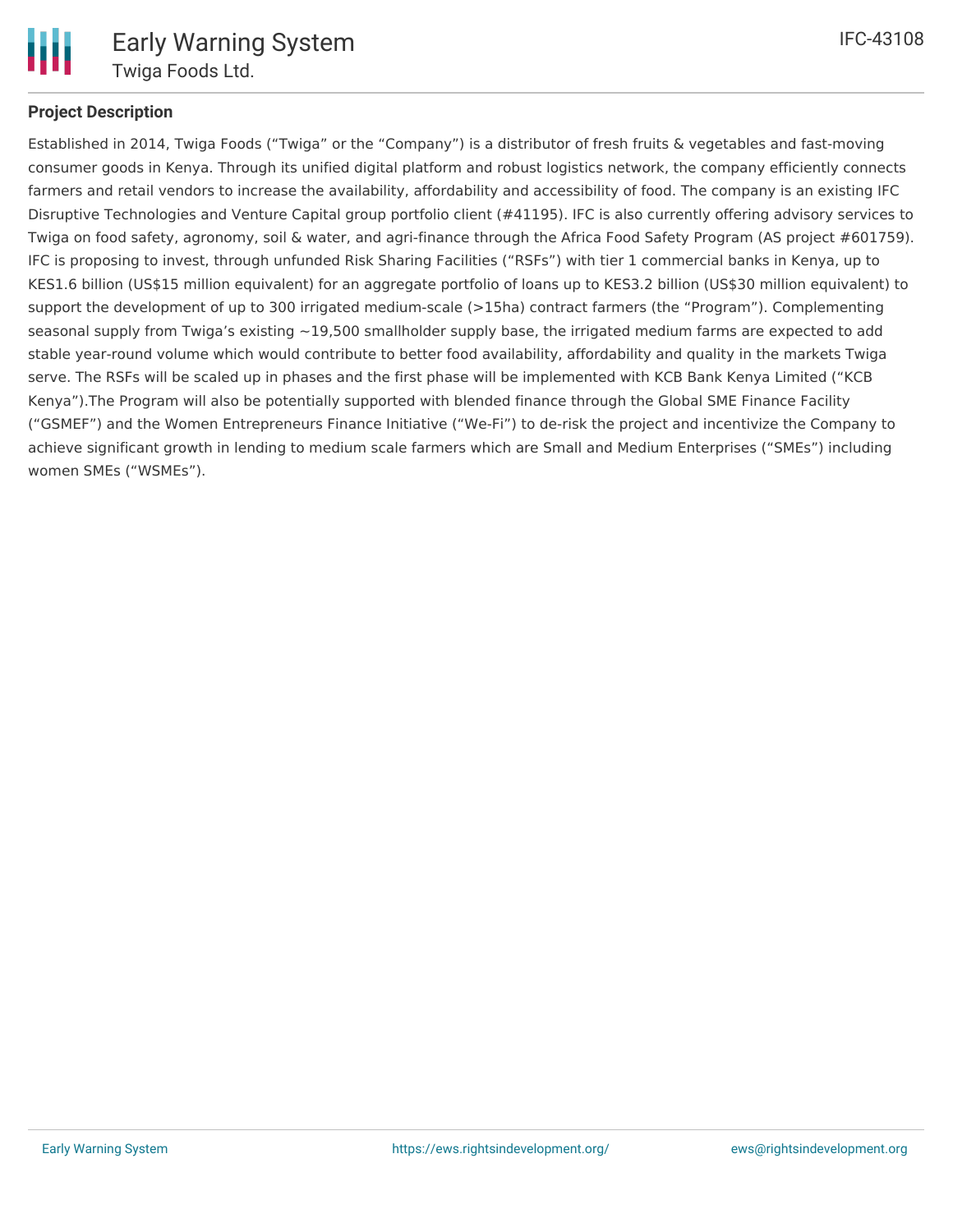

### **Investment Description**

• International Finance Corporation (IFC)